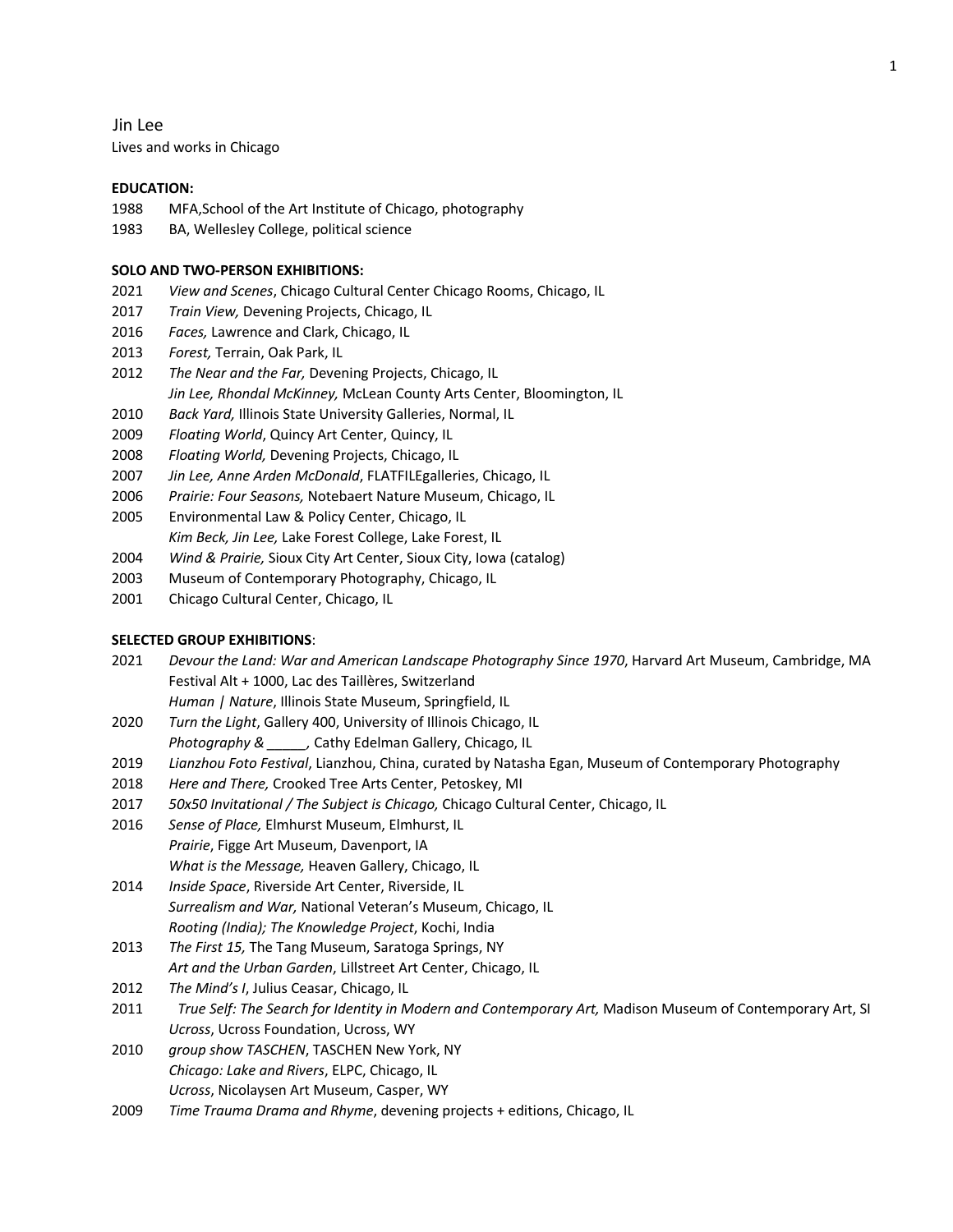|      | Below the Surface: A 21st Century Look at the Prairie, Grinnell College, Grinnell, IA<br>Little Triggers, devening projects + editions, Chicago, IL |
|------|-----------------------------------------------------------------------------------------------------------------------------------------------------|
| 2008 | Made in Chicago, Chicago Cultural Center, Chicago, IL                                                                                               |
|      | Girls and Company, Madison Museum of Contemporary Art, Madison, WI                                                                                  |
|      | Meditations on the Grammar of Landscape, Springfield Museum, Springfield, IL                                                                        |
| 2007 | go between, Devening Projects + Editions, Chicago, IL                                                                                               |
|      | Exquisite Crisis and Encounters, Asian/Pacific/American Institute, New York University, NY                                                          |
|      | Tendency to Pile, MN Gallery, Chicago, IL                                                                                                           |
|      | Meditations on the Grammar of Landscape, State of Illinois Museum, Chicago, IL                                                                      |
| 2006 | Unpaved Paradise, City Gallery in the Historic Water Tower, Chicago, IL                                                                             |
| 2005 | Withdrawal, Galerie Chez Valentin, Paris, France                                                                                                    |
|      | The Promised Land, Wendy Cooper Gallery, Chicago, IL                                                                                                |
|      | Sad Songs, Illinois State University Gallery, Normal, IL (catalog)                                                                                  |
|      | FALLAYAVADA, UCI University Art Gallery, Irvin, CA (catalog)                                                                                        |
| 2003 | Paradise Now, Tulane University, New Orleans, LO                                                                                                    |
|      | Only Skin Deep National Survey, International Center for Photography, New York                                                                      |
| 2002 | THERE: Sites of Korean Diaspora, Gwangju Biennale, Gwangju, Korea                                                                                   |
|      | Aleppo International Women's Arts Festival, Aleppo, Syria                                                                                           |
| 2001 | The Crafted Image, Boston University Art Gallery, Boston, MA                                                                                        |
|      | Paradise Now, Tang Museum, Skidmore College, Saratoga Springs, NY                                                                                   |
|      | Walking, Bucknell Art Gallery, Bucknell University, Lewisburg, PA                                                                                   |
| 2000 | Paradise Now, Exit Art, New York, NY                                                                                                                |
|      | Tenacity, Shedhalle, Zurich, Switzerland                                                                                                            |
|      | Cameraless Wonders, Art Institute of Chicago, Chicago, IL                                                                                           |

## **PERMANENT COLLECTION:**

Art Institute of Chicago, IL Los Angeles County Museum of Art, CA Harvard Art Museum, Cambridge, MA Museum of Contemporary Photography, Chicago, IL Davis Art Museum, Wellesley College, Wellesley, MA Harvard Art Museum, Cambridge, MA Sioux City Art Center, Sioux City, IA Madison Art Center, Madison, WI MacArthur Foundation, Chicago, IL New Mexico Museum of Art, Santa Fe, NM Fidelity Collection, Boston, MA LaSalle Bank of America Photography Collection, Chicago, IL City of Chicago Public Art Collection, Glodblatt building, Chicago, IL

# **GRANTS & AWARDS:**

- 2018 Illinois State University Faculty Outstanding Creativity Award
- 2017 City of Chicago Department of Cultural Affairs Individual Artists Program (IAP) Grant
- 2015 Illinois State University Faculty Research Grant
- 2012 Illinois Arts Council Artist Project Grant
- 2009 Chicago Department of Cultural Affairs Community Arts Assistance Program (CAAP) Grant
- 2005 John Simon Guggenheim Memorial Foundation Artist Fellowship, New York
- 2004 Illinois State University Faculty Research Grant
- 2001 Creative Time Artist Grant, New York